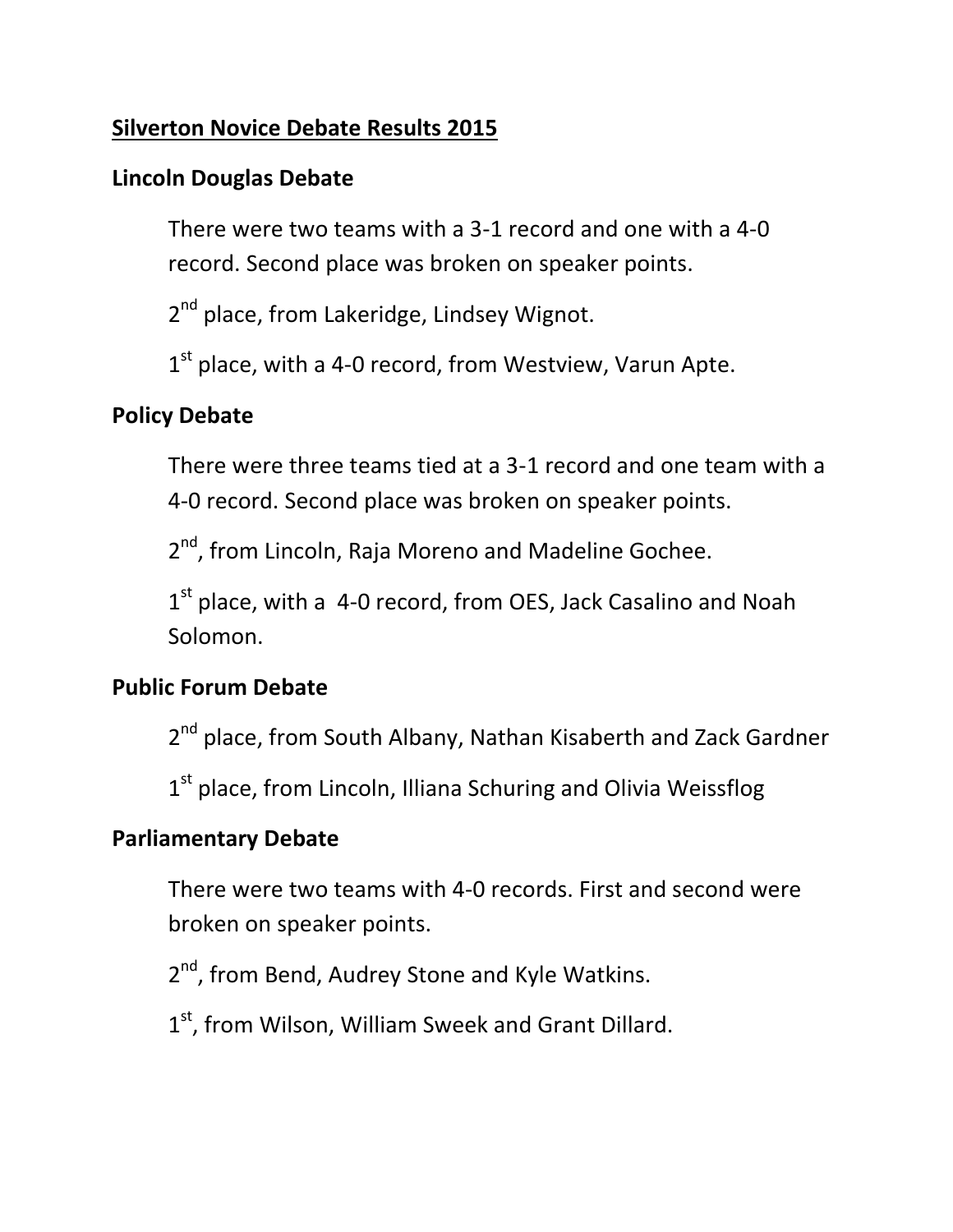# **Silverton Novice -- CX Silverton, OR October 10, 2015**

|                                                              | <b>ROUND1</b>                                         | <b>ROUND 2</b>                                        | <b>ROUND 3</b>                                               | <b>ROUND4</b>                                      |                                                              |
|--------------------------------------------------------------|-------------------------------------------------------|-------------------------------------------------------|--------------------------------------------------------------|----------------------------------------------------|--------------------------------------------------------------|
| H-Lincoln CF<br>H-Lincoln<br>Robert Cagle<br>Max Fu          | W<br>Neg<br>WestviJS<br>Wang Alber<br>28<br>20        | L<br><b>AFF</b><br>WestviPM<br>Lau Willia<br>27<br>25 | L<br><b>AFF</b><br>WestviWS<br>Roth Brand<br>30<br>28        | W<br>Neg<br>WestviNS<br>Sharma Pra<br>27<br>27     | 212.00<br>$2 - 2$<br>8<br>55.00<br>112.00<br>52.00<br>100.00 |
| H-Lincoln MG<br>H-Lincoln                                    | W<br>Neg<br>WestviBY<br>Gesik Coli                    | <b>AFF</b><br>$\mathbf L$<br>OES CS<br>Roth Brand     | W<br>Neg<br>WestviJS<br>Lau Willia                           | W<br><b>AFF</b><br>WestviBL<br>Little Mar          | 234.00<br>$3 - 1$<br>2nd Seed                                |
| Raja Moreno<br>Madeline Gochee                               | 30<br>30                                              | 30<br>30                                              | 30<br>30                                                     | 27<br>27                                           | 117.00<br>60.00<br>60.00<br>117.00                           |
| H-Lincoln OK<br>H-Lincoln<br>Zelda Offermann                 | Neg<br>L<br>WestviPM<br>Harrison A<br>24              | W<br><b>AFF</b><br>WestviNS<br>Men Silu<br>25         | L<br>Neg<br>WestviBL<br>Shah Sarth<br>25                     | W<br><b>AFF</b><br>WestviDA<br>Roth Brand<br>29    | 218.00<br>$2 - 2$<br>7<br>50.00                              |
| Ashok Kaushik                                                | 29                                                    | 29                                                    | 27                                                           | 30                                                 | 103.00<br>115.00 58.00                                       |
| H-Lincoln SA<br>H-Lincoln<br>Joe Schlechter<br>Indigo Allred | W<br><b>AFF</b><br>WestviGT<br>Roth Brand<br>30<br>30 | W<br>Neg<br>WestviWS<br>Gesik Coli<br>28<br>27        | $\Gamma$<br><b>AFF</b><br>WestviPM<br>Karnik Rav<br>24<br>22 | W<br>Neg<br>WestviSZ<br>Schnieder<br>21<br>18      | 200.00<br>$3-1$<br>9<br>103.00<br>52.00<br>97.00<br>49.00    |
| <b>K-OES CS</b><br>K-OES                                     | W<br><b>AFF</b><br>WestviBL<br>Lau Willia             | W<br>Neg<br>LincolMG<br>Roth Brand                    | W<br><b>AFF</b><br>WestviSZ<br>Bharadwaj                     | W<br>Neg<br>WestviPM<br>Gesik Coli                 | 239.00<br>$4-0$<br>10<br>1st Seed                            |
| Jack Casalino<br>Noah Solomon                                | 30<br>30                                              | 30<br>30                                              | 29<br>30                                                     | 30<br>30                                           | $60.00$ 2nd Spkr<br>119.00<br>$60.00$ 1st Spkr<br>120.00     |
| T-Westview BL<br>T-Westview<br>Maya Bedge                    | L<br>Neg<br><b>OES CS</b><br>Lau Willia<br>28         | W<br><b>AFF</b><br>WestviDA<br>La Cour Al<br>24       | W<br><b>AFF</b><br>LincolOK<br>Shah Sarth<br>27              | L<br>Neg<br>LincolMG<br>Little Mar<br>28           | 214.00<br>$2 - 2$<br>10<br>107.00<br>55.00                   |
| Sim Low                                                      | 26                                                    | 27                                                    | 28                                                           | 26                                                 | 107.00 53.00                                                 |
| <b>T-Westview BY</b><br>T-Westview<br>Prakrunya Badrinarayan | <b>AFF</b><br>L<br>LincolMG<br>Gesik Coli<br>28       | L<br>Neg<br>WestviSZ<br>Harrison A<br>26              | <b>AFF</b><br>L<br>WestviNS<br>Little Mar<br>25              | L<br>Neg<br>WestviGT<br>Lau Willia<br>30           | 210.00<br>$0 - 4$<br>7<br>54.00<br>109.00                    |
| Nicole Yarborough                                            | 27                                                    | 23                                                    | 21                                                           | 30                                                 | 101.00 50.00                                                 |
| T-Westview DA<br>T-Westview<br>Preeti Devulapalli            | $\mathbf L$<br>AFF<br>WestviSZ<br>Rajani May<br>28    | $\mathbf L$<br>Neg<br>WestviBL<br>La Cour Al<br>22    | $\mathbf W$<br>AFF<br>WestviGT<br>Gesik Coli<br>30           | $\mathbf L$<br>Neg<br>LincolOK<br>Roth Brand<br>30 | 219.00<br>$1 - 3$<br>$\overline{7}$<br>110.00 58.00          |
| Sanjana Agarwal                                              | 27                                                    | 23                                                    | 30                                                           | 29                                                 | 109.00 56.00                                                 |
| T-Westview GT<br>T-Westview                                  | L<br>Neg<br>LincolSA<br>Roth Brand                    | <b>AFF</b><br>L<br>WestviJS<br>Sharma Pra             | L<br>Neg<br>WestviDA<br>Gesik Coli                           | W<br>AFF<br>WestviBY<br>Lau Willia                 | 224.00<br>$1 - 3$<br>5                                       |
| Shefali Goel<br>Shivani Thakor                               | 28<br>28                                              | 26<br>27                                              | 28<br>27                                                     | 30<br>30                                           | 112.00 56.00<br>112.00 55.00                                 |
| T-Westview JS<br>T-Westview                                  | $\mathbf L$<br><b>AFF</b><br>LincolCF<br>Wang Alber   | W<br>Neg<br>WestviGT<br>Sharma Pra                    | $\mathbf L$<br>AFF<br>LincolMG<br>Lau Willia                 | L<br>Neg<br>WestviWS<br>Abbruzzese                 | 207.00<br>$1-3$<br>9                                         |
| Ritika Jain<br>Subisha Sundaram                              | 22<br>23                                              | 25<br>$28\,$                                          | 28<br>28                                                     | 26<br>27                                           | 101.00 51.00<br>106.00 55.00                                 |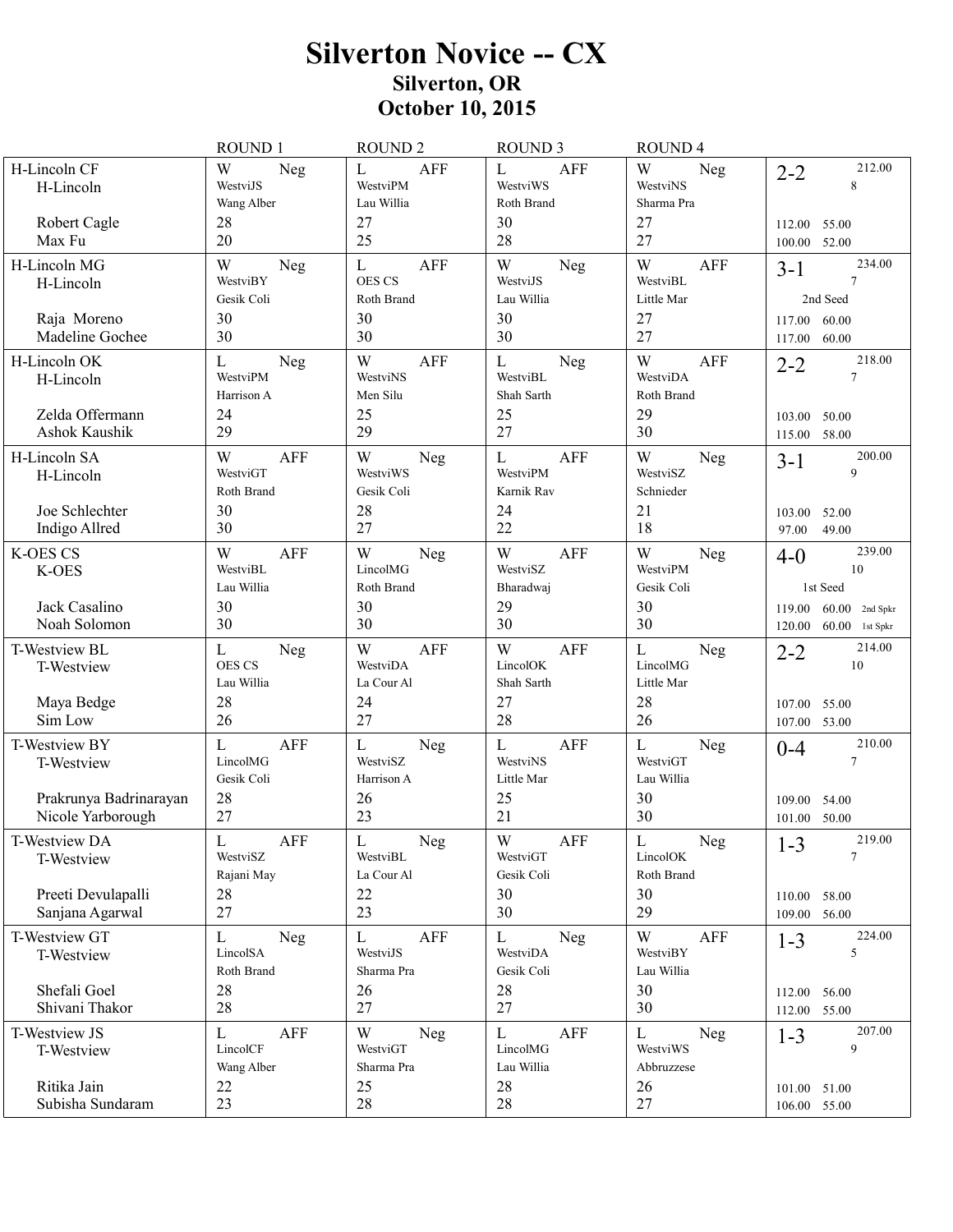# **Silverton Novice -- CX Silverton, OR October 10, 2015**

|                                    | <b>ROUND1</b><br><b>ROUND 2</b>    |                                    | <b>ROUND 3</b>                         | ROUND <sub>4</sub>                      |                                     |  |
|------------------------------------|------------------------------------|------------------------------------|----------------------------------------|-----------------------------------------|-------------------------------------|--|
| T-Westview NS<br>T-Westview        | AFF<br>L<br>WestviWS<br>Marchand M | Neg<br>L<br>LincolOK<br>Men Silu   | W<br>Neg<br>WestviBY<br>Little Mar     | AFF<br>L<br>LincolCF<br>Sharma Pra      | 199.00<br>$1 - 3$<br>$\overline{7}$ |  |
| Advaith Nair<br>Saisreekar Singam  | 27<br>27                           | 23<br>22                           | 26<br>21                               | 28<br>25                                | 104.00<br>53.00<br>47.00<br>95.00   |  |
| T-Westview PM<br>T-Westview        | W<br>AFF<br>LincolOK<br>Harrison A | W<br>Neg<br>LincolCF<br>Lau Willia | W<br>Neg<br>LincolSA<br>Karnik Rav     | L<br>AFF<br><b>OES CS</b><br>Gesik Coli | 218.00<br>$3 - 1$<br>11             |  |
| Shishir Pandit-Rao<br>Nimit Mishra | 28<br>25                           | 29<br>28                           | 25<br>26                               | 29<br>28                                | 57.00<br>111.00<br>54.00<br>107.00  |  |
| T-Westview SZ<br>T-Westview        | W<br>Neg<br>WestviDA<br>Rajani May | W<br>AFF<br>WestviBY<br>Harrison A | L<br>Neg<br><b>OES CS</b><br>Bharadwaj | L<br>AFF<br>LincolSA<br>Schnieder       | 196.00<br>$2 - 2$<br>8              |  |
| Arushi Singhal<br>Elaine Zheng     | 26<br>27                           | 26<br>29                           | 27<br>27                               | 16<br>18                                | 52.00<br>95.00<br>101.00<br>54.00   |  |
| T-Westview WS<br>T-Westview        | W<br>Neg<br>WestviNS<br>Marchand M | AFF<br>L<br>LincolSA<br>Gesik Coli | W<br>Neg<br>LincolCF<br>Roth Brand     | W<br>AFF<br>WestviJS<br>Abbruzzese      | 231.00<br>$3-1$<br>7                |  |
| Austin Wang<br>Pranay Sharma       | 29<br>27                           | 30<br>30                           | 30<br>28                               | 29<br>28                                | 59.00<br>118.00<br>56.00<br>113.00  |  |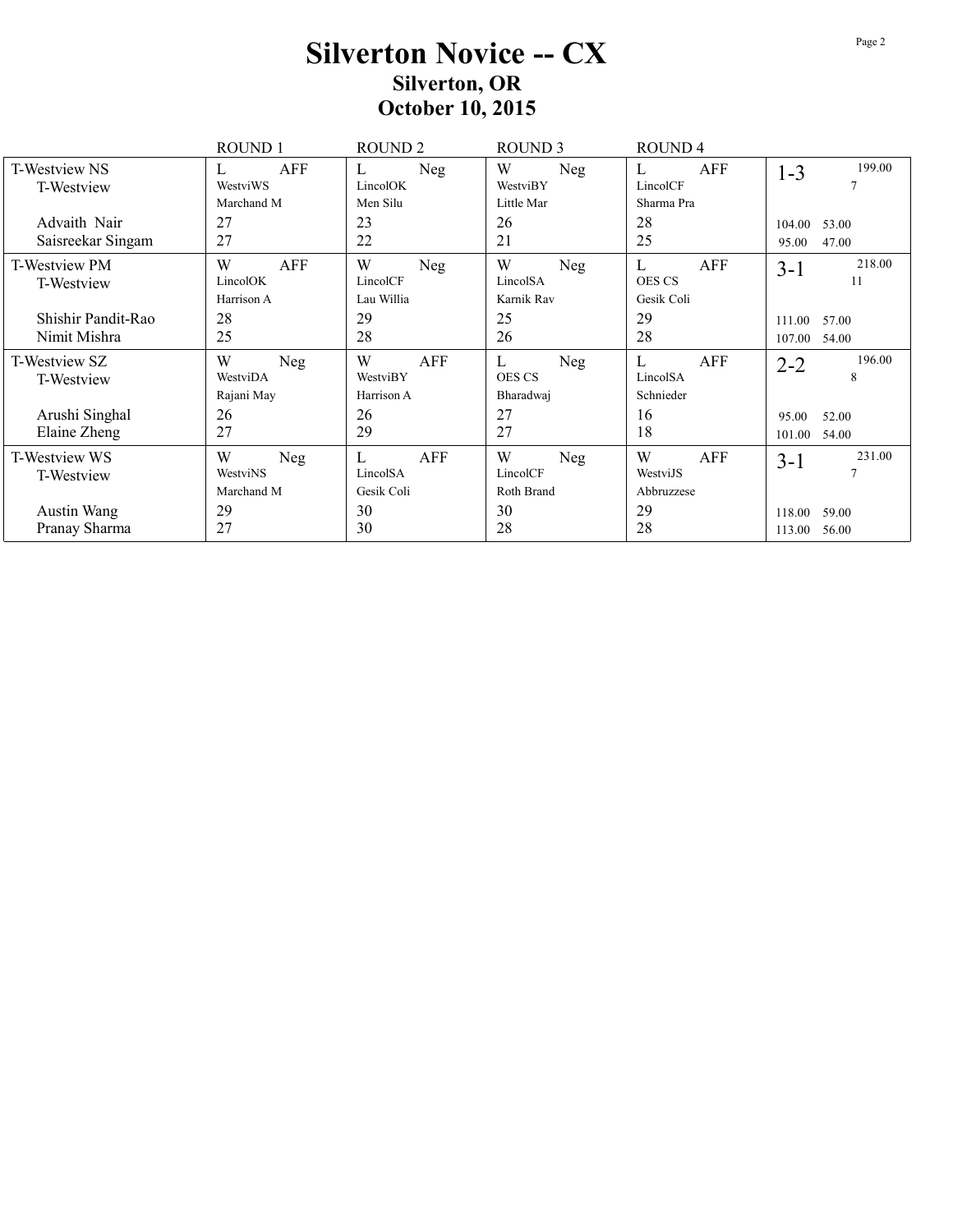# **Silverton Novice -- LD** Silverton, OR October 10, 2015

|                                                | ROUND 1                                         | ROUND <sub>2</sub>                                   | ROUND <sub>3</sub>                                                  | ROUND 4                                                |                                          |
|------------------------------------------------|-------------------------------------------------|------------------------------------------------------|---------------------------------------------------------------------|--------------------------------------------------------|------------------------------------------|
| G-Lakeridge K<br>G-Lakeridge                   | L<br><b>AFF</b><br>Westvi W<br>Webber Amy<br>24 | W<br>AFF<br>Sunset K<br>Ye Louis<br>23               | W<br>Neg<br>Sunset A<br>Gopinath V<br>25                            | L<br>Neg<br>Westvi A<br>Kapur Nimi<br>27               | 99.00<br>$2 - 2$<br>$\,8\,$              |
| Ethan Kirkham                                  |                                                 |                                                      |                                                                     |                                                        | 49.00<br>99.00                           |
| G-Lakeridge W<br>G-Lakeridge<br>Lindsey Wignot | W<br>Neg<br>Sunset A<br>Hamilton B<br>27        | W<br><b>AFF</b><br>Sunset P<br>Chan Will<br>28       | L<br><b>AFF</b><br>Westvi A<br>Hegde Neha<br>28                     | W<br>Neg<br>SpragueM<br>Bharadwaj<br>27                | 110.00<br>$3 - 1$<br>8<br>2nd Seed       |
|                                                |                                                 |                                                      |                                                                     |                                                        | 110.00 55.00 2nd Spkr                    |
| P-Sprague M<br>P-Sprague<br>Ramon Martinez     | W<br>Neg<br>Sunset B<br>Joshi Abha<br>24        | $\mathbf L$<br>Neg<br>Westvi A<br>Wang Laura<br>24   | W<br><b>AFF</b><br>Sunset P<br>Winningham<br>25                     | $\mathbf L$<br><b>AFF</b><br>Lake W<br>Bharadwaj<br>26 | 99.00<br>$2 - 2$<br>10<br>99.00<br>49.00 |
|                                                |                                                 |                                                      |                                                                     |                                                        |                                          |
| P-Sprague O<br>P-Sprague<br>Christina Odell    | L<br>AFF<br>Sunset P<br>Nash Zacha<br>25        | W<br>Neg<br>Sunset A<br>Touinere M<br>28             | W<br>Neg<br>Sunset B<br>Bisbjerg G<br>28                            | L<br><b>AFF</b><br>Westvi W<br>Palan Mihi<br>26        | 107.00<br>$2 - 2$<br>6                   |
|                                                |                                                 |                                                      |                                                                     |                                                        | 107.00 54.00                             |
| $R$ -Sunset A<br>R-Sunset                      | <b>AFF</b><br>L<br>Lake W<br>Hamilton B         | L<br>AFF<br>SpragueO<br>Touinere M                   | L<br><b>AFF</b><br>Lake K<br>Gopinath V                             | $\mathbf{L}$<br>Neg<br>Sunset K<br>Gilbert Ha          | 104.00<br>$0 - 4$<br>$\,8\,$             |
| Isa Ayala                                      | 25                                              | 26                                                   | 27                                                                  | 26                                                     | 104.00 52.00                             |
| R-Sunset B<br>R-Sunset<br>Chitali Buge         | L<br><b>AFF</b><br>SpragueM<br>Joshi Abha<br>23 | W<br>Neg<br>Westvi W<br>Leja Kenne<br>30             | $\overline{L}$<br><b>AFF</b><br>SpragueO<br><b>Bisbjerg</b> G<br>26 | L<br>Neg<br>Sunset P<br>Harrison A<br>24               | 103.00<br>$1 - 3$<br>9                   |
|                                                |                                                 |                                                      |                                                                     |                                                        | 103.00 50.00                             |
| R-Sunset K<br>R-Sunset                         | L<br><b>AFF</b><br>Westvi A<br>Yoke Kasey<br>26 | $\mathbf L$<br>Neg<br>Lake K<br>Ye Louis<br>24       | L<br>Neg<br>Westvi W<br>Au Clarris<br>22                            | W<br><b>AFF</b><br>Sunset A<br>Gilbert Ha<br>28        | 100.00<br>$1 - 3$<br>9                   |
| Akhil Kambhammettu                             |                                                 |                                                      |                                                                     |                                                        | 100.00 50.00                             |
| R-Sunset P<br>R-Sunset                         | W<br>Neg<br>SpragueO<br>Nash Zacha              | $\mathbf L$<br>Neg<br>Lake W<br>Chan Will            | $\mathbf{L}$<br>Neg<br>SpragueM<br>Winningham                       | W<br><b>AFF</b><br>Sunset B<br>Harrison A              | 111.00<br>$2 - 2$<br>$\,8\,$             |
| Om Parekh                                      | 27                                              | 27                                                   | 29                                                                  | 28                                                     | 111.00 55.00 1st Spkr                    |
| T-Westview A<br><b>T-Westview</b>              | W<br>Neg<br>Sunset K<br>Yoke Kasey              | <b>AFF</b><br>W<br>SpragueM<br>Wang Laura            | W<br>Neg<br>Lake W<br>Hegde Neha                                    | W<br><b>AFF</b><br>Lake K<br>Kapur Nimi                | 100.00<br>$4-0$<br>8<br>1st Seed         |
| Varun Apte                                     | 22                                              | 25                                                   | 26                                                                  | 27                                                     | 100.00 51.00                             |
| T-Westview W<br><b>T-Westview</b>              | W<br>Neg<br>Lake K<br>Webber Amy                | $\mathbf{L}$<br><b>AFF</b><br>Sunset B<br>Leja Kenne | W<br><b>AFF</b><br>Sunset K<br>Au Clarris                           | W<br>Neg<br>SpragueO<br>Palan Mihi                     | 94.00<br>$3 - 1$<br>6                    |
| Lola Waggoner                                  | 21                                              | 20                                                   | 26                                                                  | 27                                                     | 94.00 47.00                              |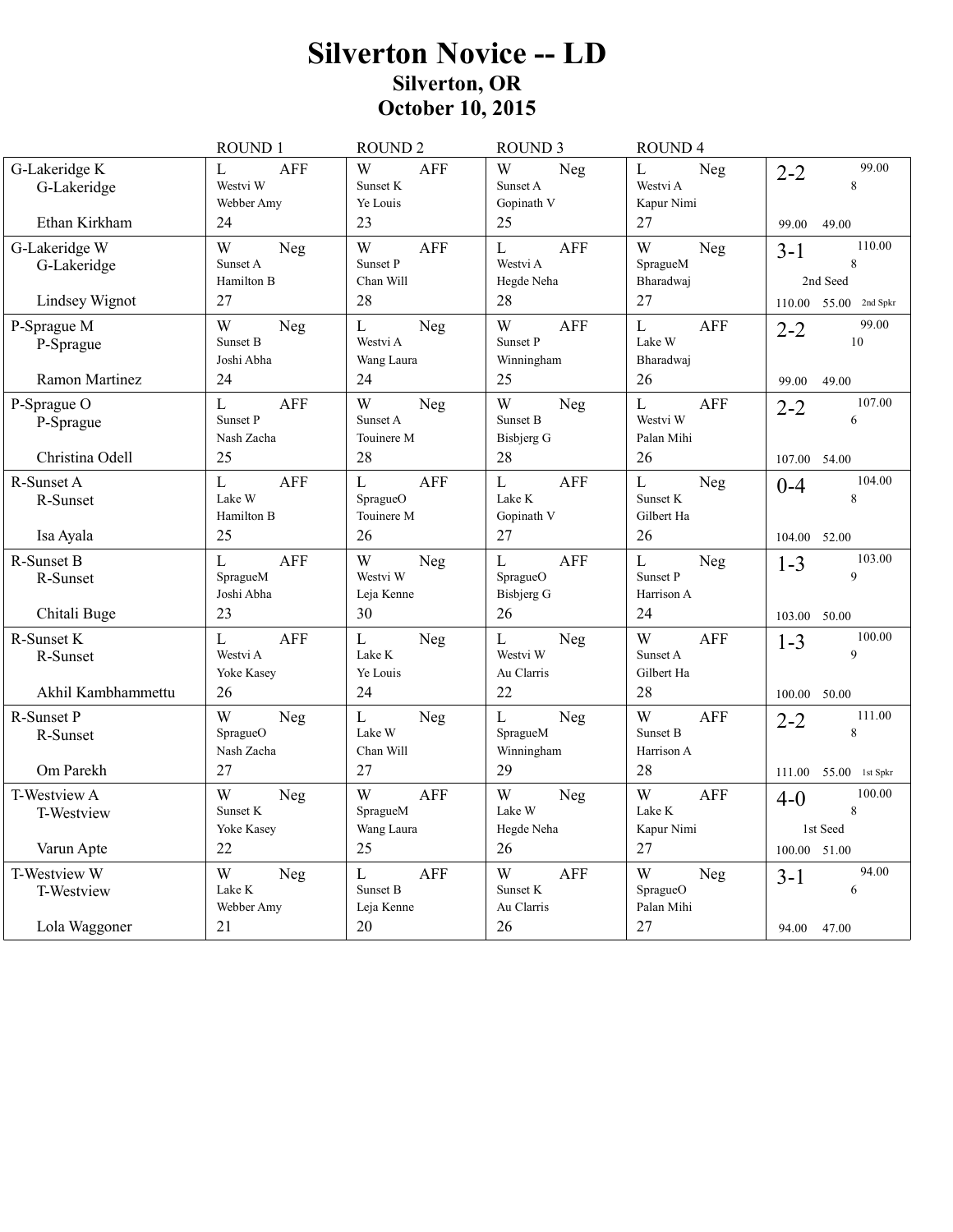### Silverton Novice -- Parliamentary Silverton, OR October 10, 2015

|                                                                            | <b>ROUND1</b>                                               | <b>ROUND 2</b>                                               | <b>ROUND 3</b>                                                  | <b>ROUND4</b>                                               |                                                             |
|----------------------------------------------------------------------------|-------------------------------------------------------------|--------------------------------------------------------------|-----------------------------------------------------------------|-------------------------------------------------------------|-------------------------------------------------------------|
| A-Bend BS<br>A-Bend<br>Connor Ballantine<br>Cameron Sugden                 | L<br>Neg<br>CresceTS<br>Subramania<br>21<br>23              | L<br><b>AFF</b><br>CenturRP<br>Gupta Bhav<br>27<br>29        | W<br>Neg<br>TigardJM<br>Deuskar Ke<br>26<br>27                  | L<br><b>AFF</b><br><b>SunsetPJ</b><br>Smith Kat<br>25<br>25 | 203.00<br>$1 - 3$<br>7<br>51.00<br>99.00<br>52.00<br>104.00 |
| A-Bend SW<br>A-Bend                                                        | W<br><b>AFF</b><br>SherwoHD<br>Sinha Sneh                   | W<br>Neg<br><b>OCHS BH</b><br>Chen Danie                     | W<br><b>AFF</b><br>SunsetDB<br>Whittaker                        | W<br>Neg<br>LincolDL<br>Hamilton B                          | 202.00<br>$4-0$<br>8<br>2nd Seed                            |
| <b>Audrey Stone</b><br>Kyle Watkins                                        | 28<br>28                                                    | 22<br>24                                                     | 23<br>22                                                        | 27<br>28                                                    | 100.00 50.00<br>52.00<br>102.00                             |
| <b>B-Century RP</b><br><b>B-Century</b>                                    | <b>AFF</b><br>L<br><b>OCHS BH</b><br>Deuskar Ke<br>25       | W<br>Neg<br><b>BSH BS</b><br>Gupta Bhav<br>28                | $\mathbf L$<br><b>AFF</b><br><b>SAHS EG</b><br>Panyam She<br>26 | $\mathbf L$<br>Neg<br>SherwoMR<br>Shah Sarth<br>27          | 209.00<br>$1 - 3$<br>7                                      |
| Nico Rueda<br>Ross Peene                                                   | 23                                                          | 28                                                           | 25                                                              | 27                                                          | 53.00<br>106.00<br>103.00 52.00                             |
| <b>B-Century WF</b><br><b>B-Century</b><br>Olivia Waller<br>Natalie Fossoy | W<br><b>AFF</b><br><b>SAHS EG</b><br>Hajari Pri<br>24<br>25 | L<br><b>AFF</b><br><b>SunsetDB</b><br>Gopinath V<br>23<br>28 | W<br>AFF<br><b>OCHS BH</b><br>Sakala Pre<br>29<br>30            | W<br>Neg<br>LincolKW<br>Gupta Bhav<br>28<br>23              | 210.00<br>$3-1$<br>9<br>104.00<br>52.00<br>106.00 53.00     |
| C-Clackamas KC<br>C-Clackamas                                              | W<br>Neg<br>TigardNM<br>Gupta Bhav                          | L<br><b>AFF</b><br>CresceCP<br>Joshi Abha                    | $\mathbf L$<br><b>AFF</b><br>LincolKW<br>Jhala Yesh             | W<br>Neg<br>La SalWB<br>Thomas Dar                          | 206.00<br>$2 - 2$<br>5                                      |
| Jin Kim<br>Anand Carpenter-Sheresth                                        | 28<br>28                                                    | 24<br>24                                                     | 25<br>22                                                        | 27<br>28                                                    | 52.00<br>104.00<br>102.00 52.00                             |
| D-Crescent Valley CP<br>D-Crescent Valley                                  | W<br><b>AFF</b><br>SherwoMR<br>Kapur Nimi                   | W<br>Neg<br>ClackaKC<br>Joshi Abha                           | $\mathbf{L}$<br>AFF<br>WilsonSD<br>Ehlers Jak                   | L<br>Neg<br><b>SAHS EG</b><br>Karnik Rav                    | 207.00<br>$2 - 2$<br>11                                     |
| Grace Carroll<br>Sarabeth Pearce-Smith                                     | 28<br>30                                                    | 22<br>25                                                     | 26<br>29                                                        | 22<br>25                                                    | 98.00<br>48.00<br>54.00<br>109.00                           |
| D-Crescent Valley KK<br>D-Crescent Valley                                  | L<br>Neg<br><b>SunsetDB</b><br>Lindgren G                   | <b>AFF</b><br>W<br>TigardNM<br>Satrum Deb                    | W<br><b>AFF</b><br><b>OCHS MB</b><br>Sharma Pra                 | W<br>Neg<br>Hood RAT<br>Jhala Yesh                          | 212.00<br>$3-1$<br>7                                        |
| <b>Eddie Kingston</b><br>Grace Kohler                                      | 25<br>23                                                    | 28<br>26                                                     | 27<br>28                                                        | 26<br>29                                                    | 106.00<br>53.00<br>106.00 54.00                             |
| D-Crescent Valley TS<br>D-Crescent Valley                                  | $\mathbf W$<br>AFF<br><b>BSH BS</b><br>Subramania           | $\mathbf W$<br>${\rm AFF}$<br>Hood RAT<br>Lin Johnso         | $\mathbf L$<br>${\rm AFF}$<br>LincolDL<br>Men Silu              | ${\bf L}$<br>Neg<br>SunsetDB<br>Dennis Eth                  | 203.00<br>$2 - 2$<br>9                                      |
| Soumya Tadepalli<br>Aravind Sriram                                         | 25<br>26                                                    | 26<br>28                                                     | 24<br>24                                                        | 24<br>26                                                    | 99.00<br>49.00<br>104.00 52.00                              |
| E-Hood River AT<br>E-Hood River                                            | W<br><b>AFF</b><br>SunsetVK<br>Krishnagir                   | L<br>Neg<br>CresceTS<br>Lin Johnso                           | W<br>Neg<br>SherwoHD<br>Varma Kapi                              | L<br>AFF<br>CresceKK<br>Jhala Yesh                          | 190.00<br>$2 - 2$<br>7                                      |
| Zachary Amsberry<br>Aidan Tappert                                          | 20<br>20                                                    | 23<br>24                                                     | 29<br>28                                                        | 23<br>23                                                    | 95.00<br>46.00<br>95.00<br>47.00                            |
| F-La Salle Prep GY<br>F-La Salle Prep                                      | $\mathbf L$<br>Neg<br>WilsonSD<br>Nguyen Fab                | $\mathbf L$<br><b>AFF</b><br>LincolKW<br>Palan Mihi          | $\mathbf L$<br>AFF<br>SunsetVK<br>Voigt Lia                     | W<br>Neg<br>SpraguLW<br>Jujjuri So                          | 187.00<br>$1 - 3$<br>8                                      |
| Aidan Gierer<br>Amber Young                                                | 27<br>20                                                    | 25<br>27                                                     | 22<br>21                                                        | 21<br>24                                                    | 47.00<br>95.00<br>92.00<br>45.00                            |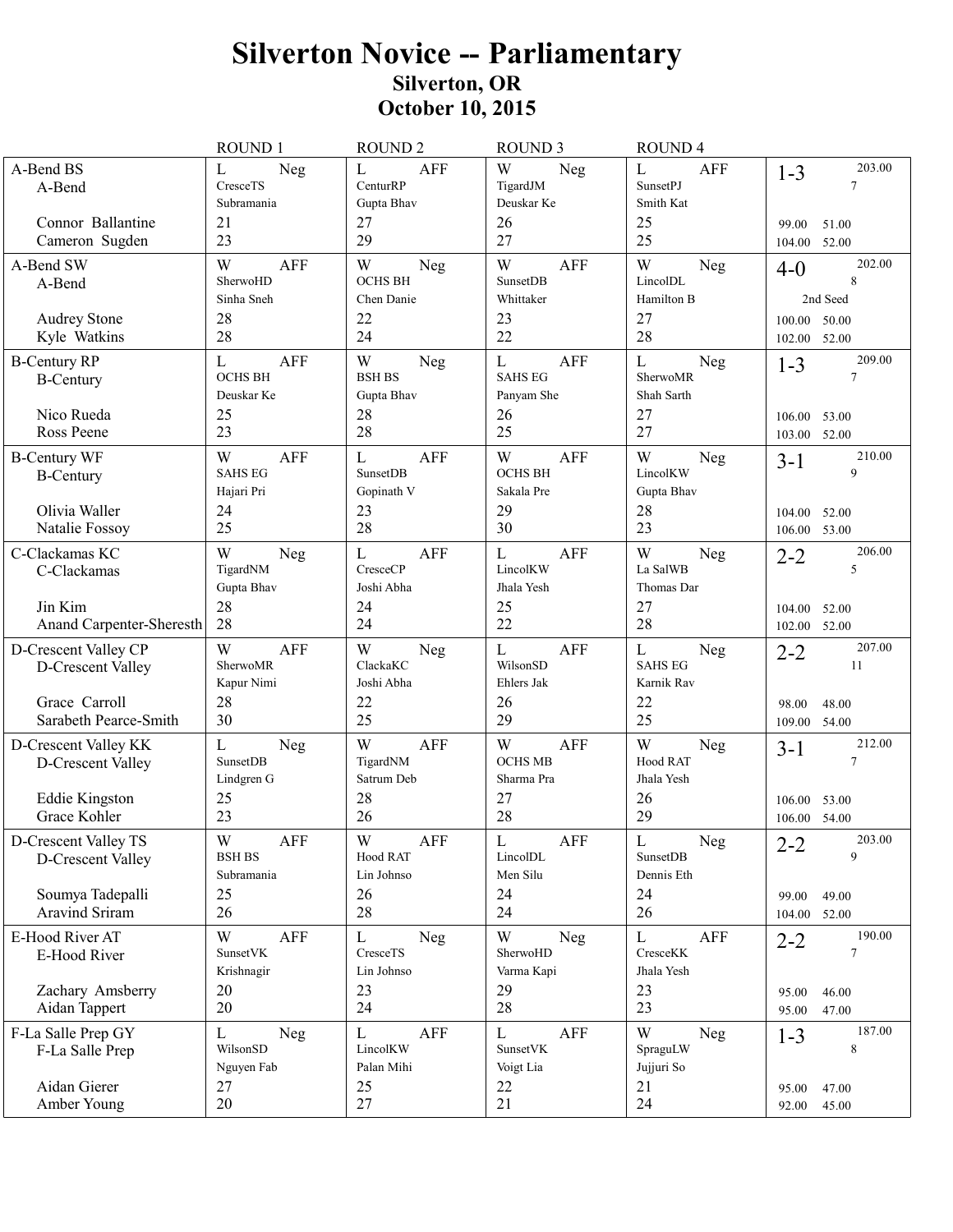### Silverton Novice -- Parliamentary Silverton, OR October 10, 2015

|                                                                                     | <b>ROUND1</b>                                                     | <b>ROUND 2</b>                                        | <b>ROUND 3</b>                                                  | <b>ROUND4</b>                                                    |                                                                        |
|-------------------------------------------------------------------------------------|-------------------------------------------------------------------|-------------------------------------------------------|-----------------------------------------------------------------|------------------------------------------------------------------|------------------------------------------------------------------------|
| F-La Salle Prep WB<br>F-La Salle Prep<br>Matthew Werner<br>Leslie Bojorquez-Quinter | L<br><b>AFF</b><br><b>OCHS MB</b><br>Marcellais<br>23<br>19       | W<br>Neg<br>SunsetVK<br>Kurse Aaka<br>27<br>23        | $\mathbf L$<br>Neg<br><b>SunsetPJ</b><br>Hamilton B<br>20<br>18 | $\mathbf{L}$<br><b>AFF</b><br>ClackaKC<br>Thomas Dar<br>26<br>23 | 179.00<br>$1 - 3$<br>8<br>49.00<br>96.00<br>42.00<br>83.00             |
| H-Lincoln DL<br>H-Lincoln                                                           | W<br><b>AFF</b><br>TigardJM<br>Rooper Jen                         | W<br>Neg<br>SherwoKL<br>Cho Rannon                    | W<br>Neg<br>CresceTS<br>Men Silu                                | $\mathbf L$<br><b>AFF</b><br><b>BSH SW</b><br>Hamilton B         | 209.00<br>$3 - 1$<br>9                                                 |
| Sid David<br>Jake LaMourie                                                          | 27<br>27                                                          | 26<br>23                                              | 26<br>27                                                        | 26<br>27                                                         | 52.00<br>105.00<br>54.00<br>104.00                                     |
| H-Lincoln KW<br>H-Lincoln<br>Semeredin Kundin                                       | $\mathbf{L}$<br><b>AFF</b><br><b>SunsetPJ</b><br>Murphy-Men<br>25 | W<br>Neg<br>La SalGY<br>Palan Mihi<br>28              | W<br>Neg<br>ClackaKC<br>Jhala Yesh<br>20                        | $\mathbf{L}$<br><b>AFF</b><br>CenturWF<br>Gupta Bhav<br>24       | 205.00<br>$2 - 2$<br>9<br>49.00<br>97.00                               |
| Wilson Walker                                                                       | 26                                                                | 27                                                    | 27                                                              | 28                                                               | 54.00<br>108.00                                                        |
| H-Lincoln LB<br>H-Lincoln<br>Kate LeBlanc<br>Ruby Belle Booth                       | W<br>AFF<br>SpraguLW<br>Joshi Abha<br>28<br>26                    | W<br>Neg<br><b>SunsetPJ</b><br>Krishnagir<br>25<br>22 | W<br><b>AFF</b><br>SherwoMR<br>Gupta Bhav<br>30<br>29           | $\mathbf{L}$<br>Neg<br>WilsonSD<br>Bharadwaj<br>29<br>27         | 216.00<br>$3 - 1$<br>10<br>57.00 1st Spkr<br>112.00<br>104.00<br>53.00 |
| J-Oregon City BH<br>J-Oregon City                                                   | W<br>Neg<br>CenturRP<br>Deuskar Ke                                | L<br><b>AFF</b><br><b>BSH SW</b><br>Chen Danie        | $\mathbf L$<br>Neg<br>CenturWF<br>Sakala Pre                    | $\mathbf L$<br><b>AFF</b><br>SunsetDY<br>Nguyen Fab              | 195.00<br>$1 - 3$<br>10                                                |
| Jen Burke<br>Claudia Hatch                                                          | 27<br>28                                                          | 19<br>23                                              | 25<br>29                                                        | 20<br>24                                                         | 45.00<br>91.00<br>104.00<br>52.00                                      |
| J-Oregon City MB<br>J-Oregon City                                                   | W<br>Neg<br>La SalWB<br>Marcellais                                | $\mathbf L$<br><b>AFF</b><br>WilsonSD<br>Deuskar Ke   | L<br>Neg<br>CresceKK<br>Sharma Pra                              | W<br><b>AFF</b><br>SherwoKL<br>Ehlers Jak                        | 209.00<br>$2 - 2$<br>10                                                |
| Isabel Moulet<br>Logan Blunt                                                        | 26<br>26                                                          | 24<br>26                                              | 26<br>28                                                        | 26<br>27                                                         | 52.00<br>102.00<br>53.00<br>107.00                                     |
| L-Sherwood HD<br>L-Sherwood<br>Hailey Hardcastle                                    | $\mathbf L$<br>Neg<br><b>BSH SW</b><br>Sinha Sneh<br>28           | L<br>Neg<br><b>SAHS EG</b><br>Chan Will<br>26         | $\mathbf{L}$<br><b>AFF</b><br>Hood RAT<br>Varma Kapi<br>25      | W<br>Neg<br>TigardNM<br>Ward Sebas<br>24                         | 208.00<br>$1 - 3$<br>9                                                 |
| Kaitlyn Davos                                                                       | 28                                                                | 27                                                    | 27                                                              | 23                                                               | 103.00<br>51.00<br>105.00 54.00                                        |
| L-Sherwood KL<br>L-Sherwood<br>Humza Khan                                           | $\mathbf W$<br>Neg<br>SunsetDY<br>Abbruzzese<br>28                | $\mathbf L$<br>AFF<br>LincolDL<br>Cho Rannon<br>22    | W<br>AFF<br>SpraguLW<br>Walker Ian<br>26                        | $\mathbf L$<br>Neg<br><b>OCHS MB</b><br>Ehlers Jak<br>22         | 191.00<br>$2 - 2$<br>8                                                 |
| Dimitrios Lampros                                                                   | 26                                                                | 20                                                    | 27                                                              | 20                                                               | 48.00<br>98.00<br>93.00<br>46.00                                       |
| L-Sherwood MR<br>L-Sherwood                                                         | L<br>Neg<br>$\sf{Cresec} \rm{C} \rm{P}$<br>Kapur Nimi             | W<br>AFF<br>TigardJM<br>Varma Kapi                    | L<br>Neg<br>LincolLB<br>Gupta Bhav                              | W<br>AFF<br>CenturRP<br>Shah Sarth                               | 219.00<br>$2 - 2$<br>$\tau$                                            |
| Nicole Mosher<br>Hunter Rude                                                        | 28<br>29                                                          | 27<br>25                                              | 29<br>28                                                        | 26<br>27                                                         | 110.00 55.00<br>109.00 55.00                                           |
| N-South Albany EG                                                                   | $\mathbf L$<br>Neg                                                | W<br>AFF                                              | W<br>Neg                                                        | W<br>AFF                                                         | 209.00<br>$3 - 1$                                                      |
| N-South Albany                                                                      | CenturWF<br>Hajari Pri                                            | SherwoHD<br>Chan Will                                 | CenturRP<br>Panyam She                                          | CresceCP<br>Karnik Rav                                           | $\overline{7}$                                                         |
| Sadie Efraimson<br><b>Austin Gulstrom</b>                                           | 24<br>25                                                          | 26<br>28                                              | 27<br>28                                                        | 24<br>27                                                         | 101.00 50.00<br>108.00 55.00                                           |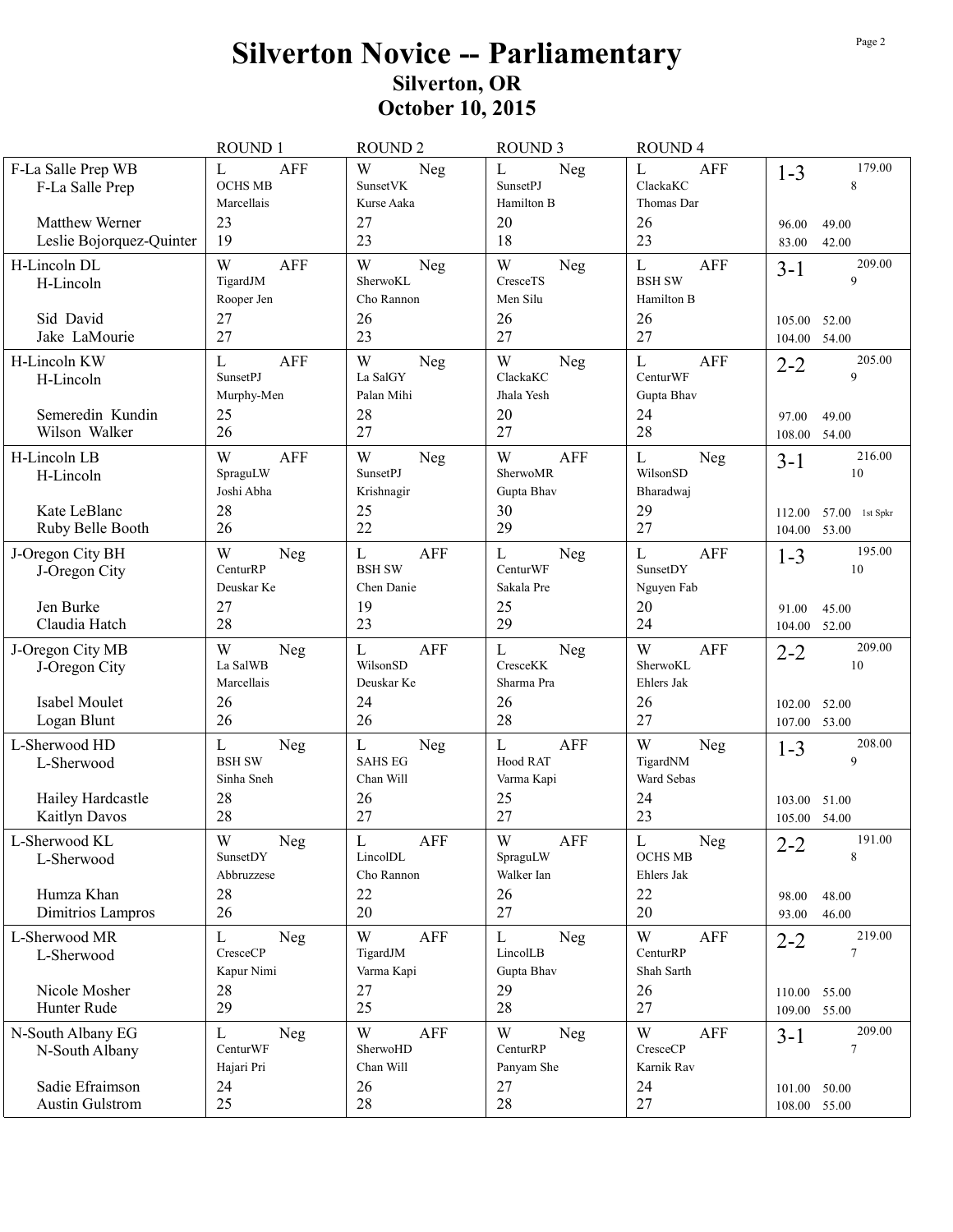## **Silverton Novice -- Parliamentary** Silverton, OR October 10, 2015

|                                                            | <b>ROUND1</b>                                                    | <b>ROUND 2</b>                                            | <b>ROUND 3</b>                                        | ROUND <sub>4</sub>                                     |                                                                           |
|------------------------------------------------------------|------------------------------------------------------------------|-----------------------------------------------------------|-------------------------------------------------------|--------------------------------------------------------|---------------------------------------------------------------------------|
| P-Sprague LWT<br>P-Sprague<br>Riley Longoria               | L<br>Neg<br>LincolLB<br>Joshi Abha<br>23                         | W<br>AFF<br>SunsetDY<br>Ye Louis<br>22                    | $\mathbf L$<br>Neg<br>SherwoKL<br>Walker Ian<br>26    | L<br>AFF<br>La SalGY<br>Jujjuri So<br>28               | 203.00<br>$1 - 3$<br>$\,8\,$<br>99.00<br>49.00                            |
| McKale Walker                                              | 25                                                               | 27                                                        | 24                                                    | 28                                                     | 52.00<br>104.00                                                           |
| R-Sunset DB<br>R-Sunset                                    | W<br><b>AFF</b><br>CresceKK<br>Lindgren G                        | W<br>Neg<br>CenturWF<br>Gopinath V                        | $\mathbf L$<br>Neg<br><b>BSH SW</b><br>Whittaker      | W<br><b>AFF</b><br>CresceTS<br>Dennis Eth              | 196.00<br>$3-1$<br>12                                                     |
| Vinay Deshmukh<br>Neel Balusa                              | 25<br>28                                                         | 22<br>27                                                  | 20<br>22                                              | 26<br>26                                               | 47.00<br>93.00<br>103.00<br>53.00                                         |
| R-Sunset DY<br>R-Sunset<br>Rohan Dharmadikar<br>Kevin Yuan | $\mathbf{L}$<br><b>AFF</b><br>SherwoKL<br>Abbruzzese<br>25<br>27 | $\mathbf L$<br>Neg<br>SpraguLW<br>Ye Louis<br>25<br>23    | W<br><b>AFF</b><br>TigardNM<br>Marchand M<br>28<br>27 | W<br>Neg<br><b>OCHS BH</b><br>Nguyen Fab<br>22<br>23   | 200.00<br>$2 - 2$<br>$\overline{4}$<br>50.00<br>100.00<br>50.00<br>100.00 |
| R-Sunset PJ<br>R-Sunset<br>Nathan Purwosumarto             | W<br>Neg<br>LincolKW<br>Murphy-Men<br>25                         | $\mathbf L$<br><b>AFF</b><br>LincolLB<br>Krishnagir<br>20 | W<br><b>AFF</b><br>La SalWB<br>Hamilton B<br>19       | W<br>Neg<br><b>BSH BS</b><br>Smith Kat<br>25           | 180.00<br>$3 - 1$<br>$\tau$<br>45.00<br>89.00                             |
| Andrew Jin                                                 | 27                                                               | 20                                                        | 19                                                    | 25                                                     | 91.00<br>45.00                                                            |
| R-Sunset VK<br>R-Sunset                                    | L<br>Neg<br>Hood RAT<br>Krishnagir                               | $\mathbf L$<br><b>AFF</b><br>La SalWB<br>Kurse Aaka       | W<br>Neg<br>La SalGY<br>Voigt Lia                     | $\mathbf{L}$<br><b>AFF</b><br>TigardJM<br>Nash Zacha   | 181.00<br>$1 - 3$<br>5                                                    |
| Aditya Venigalla<br>Rohan Kumar                            | 20<br>22                                                         | 20<br>25                                                  | 23<br>23                                              | 24<br>24                                               | 87.00<br>43.00<br>47.00<br>94.00                                          |
| S-Tigard JM<br>S-Tigard                                    | L<br>Neg<br>LincolDL<br>Rooper Jen                               | L<br>Neg<br>SherwoMR<br>Varma Kapi                        | $\mathbf L$<br>AFF<br><b>BSH BS</b><br>Deuskar Ke     | W<br>Neg<br>SunsetVK<br>Nash Zacha                     | 203.00<br>$1 - 3$<br>$\overline{7}$                                       |
| Amy Jensen<br>Nathan Mallory                               | 27<br>24                                                         | 26<br>28                                                  | 23<br>24                                              | 25<br>26                                               | 101.00<br>51.00<br>50.00<br>102.00                                        |
| S-Tigard NM<br>S-Tigard                                    | L<br><b>AFF</b><br>ClackaKC<br>Gupta Bhav                        | L<br>Neg<br>CresceKK<br>Satrum Deb                        | $\mathbf L$<br>Neg<br>SunsetDY<br>Marchand M          | $\overline{L}$<br><b>AFF</b><br>SherwoHD<br>Ward Sebas | 209.00<br>$0 - 4$<br>8                                                    |
| Nick Neissner<br>Michael Memmolo                           | 27<br>27                                                         | 25<br>26                                                  | 27<br>27                                              | 25<br>25                                               | 104.00<br>52.00<br>53.00<br>105.00                                        |
| V-Wilson SD<br>V-Wilson                                    | W<br><b>AFF</b><br>La SalGY<br>Nguyen Fab                        | W<br>Neg<br><b>OCHS MB</b><br>Deuskar Ke                  | W<br>Neg<br>CresceCP<br>Ehlers Jak                    | W<br>AFF<br>LincolLB<br>Bharadwaj                      | 218.00<br>$4 - 0$<br>8<br>1st Seed                                        |
| William Sweek<br><b>Grant Dillard</b>                      | 26<br>28                                                         | 28<br>29                                                  | 25<br>27                                              | 28<br>27                                               | 107.00 54.00<br>111.00 55.00 2nd Spkr                                     |